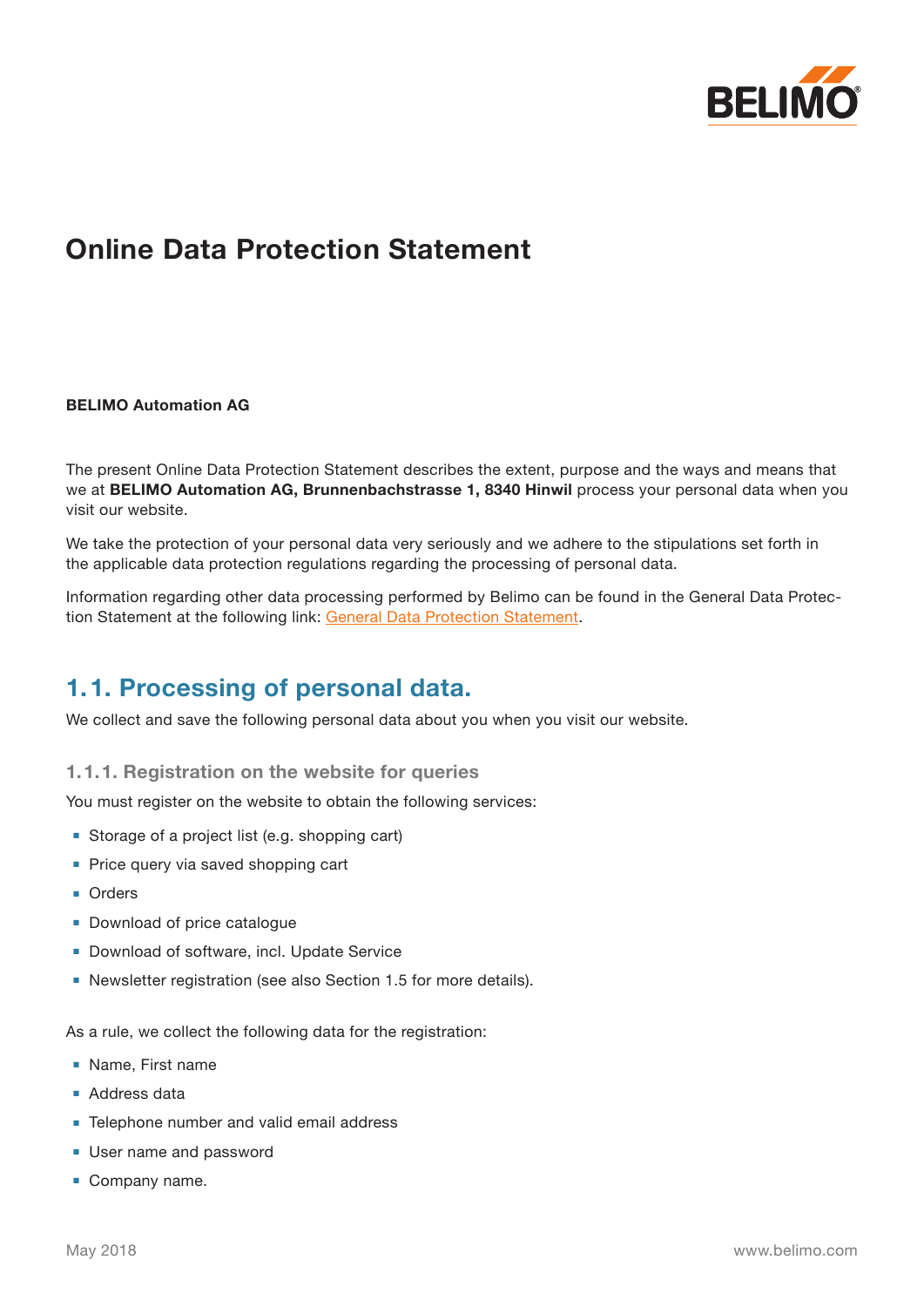

The data collected in the registration form is saved for processing and replying to the respective queries and for possible follow-up questions. We do not disseminate this data without your consent.

In the event of applicability of the EU General Data Protection Regulation (GDPR), the legal basis for the processing of the personal data when a consent has been given is Art. 6(1)(a) GDPR or Art. 13(1) FADP. If the data is processed for the fulfillment of a contract with the affected individual, including pre-contractual measures, then the legal basis for this is Art. 6(1)(b) GDPR or Art. 13(2)(a) FADP.

### **1.2. Use of cookies.**

We use cookies on our website in order to make it more user-friendly and to ensure that certain functions will work, e.g. the shopping cart feature. These are small text files which are saved on your computer or mobile device. If a cookie is activated, then your browser can be identified by the cookie ID and the information that is contained in the cookie can be used. No personal data is stored during this process, which could be matched to a particular individual.

We use the following types of cookies on our website:

- **Session Cookies**, which are deleted automatically after the end of the browser session in order to, for example, save the default language settings or the shopping cart making them available throughout various pages during the web session.
- **Temporary or permanent cookies**, which remain saved on the computer or mobile device when the browser is shut down until you delete them or which are deactivated after you log off (login cookies). In the case of saved cookies, your browser is recognized at the time of later visits to the website and the saved settings are then already active.
- **Performance Cookies** from third-party providers for web analysis which are used to optimize our website and its contents (see Google Analytics).

Common browsers offer optional settings for refusing to accept cookies, either all of them or just certain ones, or you can delete the cookies on your computer by using the corresponding browser function.

Some of the functions on our website will not be fully available for use if you make these kinds of adaptations to your settings.

In the event of applicability of the EU General Data Protection Regulation (GDPR), the legal basis for the use of the technically necessary cookies is Art. 6(1)(f) GDPR, or Art. 13(1) and (2) FADP. The legal basis for the use of cookies for analysis purposes is Art. 6(1)(a) GDPR, or Art. 13(1) FADP.

### **1.3. Use of Google Analytics.**

On our website, we use the "Google Analytics" service provided by Google Inc. (1600 Amphitheatre Parkway, Mountain View, CA 94043, USA) for evaluating your use of the website. The information collected by the cookies is generally sent to a Google server in the US and saved there. The IP address of users within the member states of the EU and the European Economic Area will be shortened. This shortening of the address eliminates the personal reference to your IP address. Under the Order Data Agreement, which we have concluded with Google Inc., Google uses the information collected to evaluate website usage and activity and to provide services related to internet usage. The IP address transmitted by your browser in the context of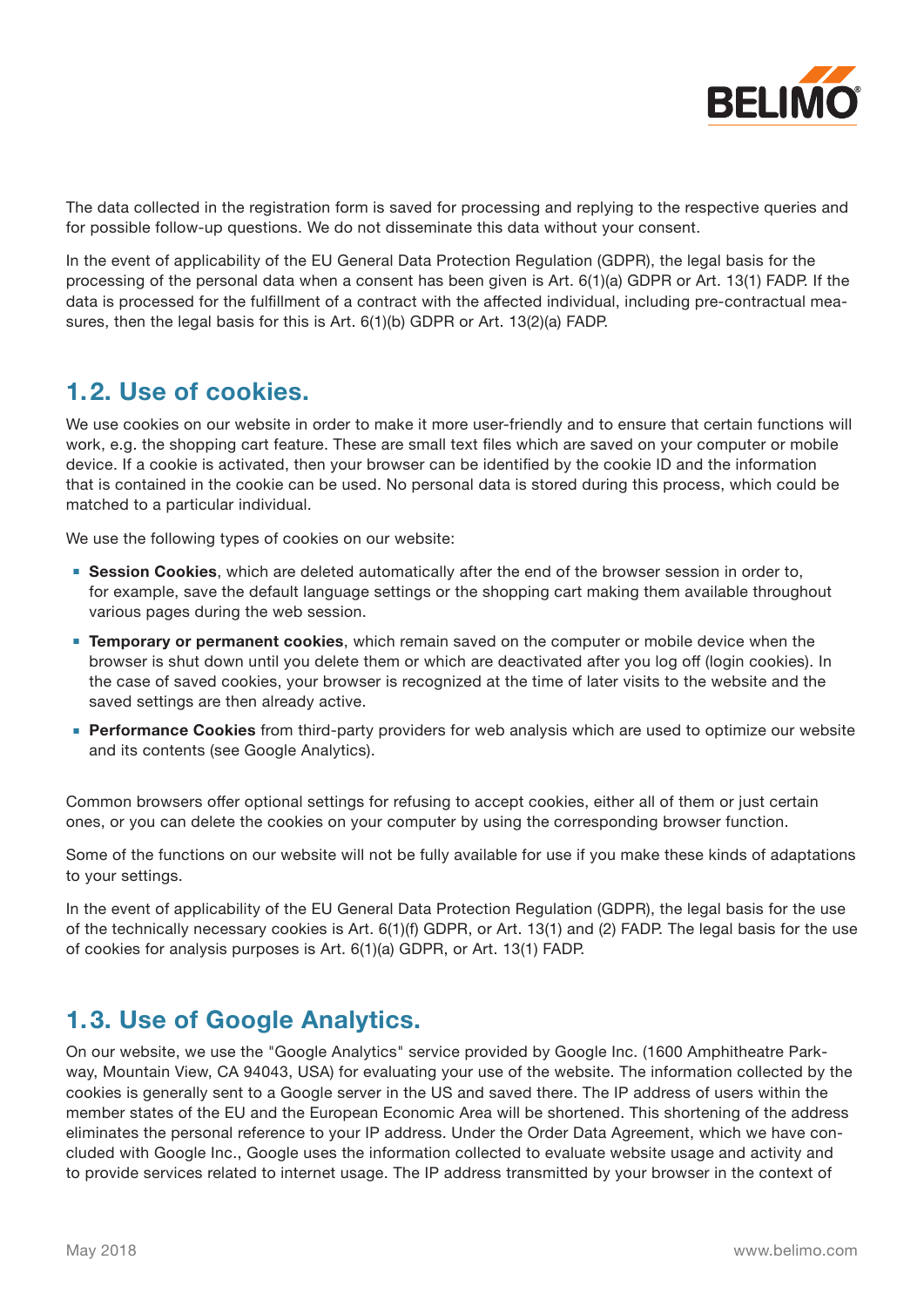

Google Analytics is not merged with other Google data.

You will find additional information on the use of data by Google Inc. here: <https://support.google.com/analytics/answer/6004245?hl=de>

You can prevent the data which is created by the cookie and which is in reference to your use of the website (including your IP address) from being sent to Google and from being processed by Google by downloading and installing the [Google Analytics Opt-out Browser Add on](https://tools.google.com/dlpage/gaoptout?hl=de).

In the event of applicability of the EU General Data Protection Regulation (GDPR), the legal basis for the use of Google Analytics is Art. 6(1)(f) GDPR, or Art. 13(1) and (2) FADP.

## **1.4. Content Delivery Network (CDN) from Akamai.**

Akamai is a Content Delivery and Cloud Infrastructure Service Provider which distributes, accelerates and protects online applications. The Akamai servers in worldwide use are controlled by Akamai Technologies, Inc., Cambridge, MA, USA.

We use the Akamai services for the acceleration of our website so that it can offer an acceptable response time worldwide.

Akamai transfers personal data (from the log files, e.g. IP addresses) to the US every time data is processed, because certain servers for processing the log files are to be found only in the US. Akamai has received certification under the Privacy Shield Programme in order to structure this transfer of personal data from the EU to the US in conformance with data protection policies. In addition, Belimo and Akamai have furthermore agreed to the EU standard contractual clauses. The different Akamai companies have also set up these agreements with one another.

In the event of applicability of the EU General Data Protection Regulation (GDPR), the legal basis for the use of Akamai and the processing of the personal data associated with it is Art. 6(1)(f) GDPR or Art. 13(1) and (2) FADP.

### **1.5. Newsletter distribution.**

You can register for the Belimo Newsletter on our website by specifying your contact data and a valid email address. We use the Double-Opt-In procedure for confirmation of the registration. That means you will receive a confirmation email which you must confirm before the first newsletter is sent out. It is only after confirmation is received that you will receive our newsletter.

You can revoke your consent to the saving of the data, the email address and their use for sending the newsletter at any time, e.g. by using the unsubscribe link in the newsletter email.

The Newsletter mails are provided by systems which are set up by external providers. SmartFocus uses your data exclusively to enable Belimo to send out newsletters automatically.

In the event of applicability of the EU General Data Protection Regulation (GDPR), the legal basis for the processing of the personal data for the purpose of sending a newsletter is Art. 6(1)(a) GDPR or Art. 13(1) FADP.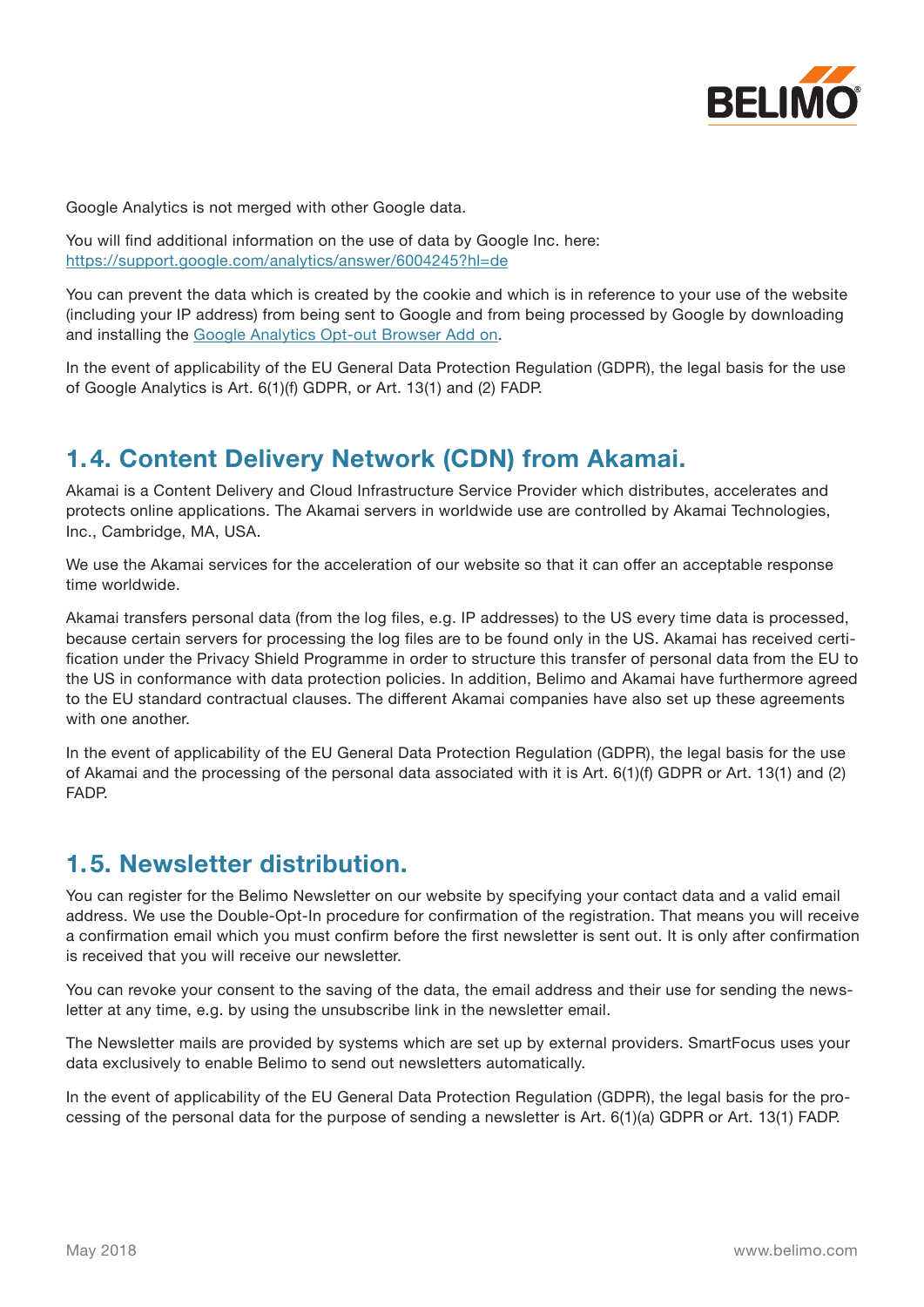

## **1.6. Use of social media plugins.**

We do not use any social media plugins on our website, but only links to the corresponding pages and/or contents.

# **1.7. Server logfiles.**

Each time our website is called up, our system automatically collects data and information from the computer system of the computer from which the callup is issued and stores these in logfiles. These logfiles provide information on such things as the IP address, the browser used, the website that is visited, the time of the access and the amount of data transferred. We do not use this data to identify individual users, nor does any evaluation for marketing purposes take place. The information is processed for ensuring the security of our information technology systems and is deleted after six months.

In the event of applicability of the EU General Data Protection Regulation (GDPR), the legal basis for the temporary saving of the server logfiles is Art. 6(1)(f) GDPR, or Art. 13(1) and (2) FADP.

# **1.8. Rights of the affected individuals.**

As an affected individual, you have a right to information regarding which data we process about you. You have in addition the right to demand that the processing of your data be corrected, deleted or limited, in addition to the right, if applicable, to data portability. These rights exist insofar as no statutory retention obligations or other justified interests on the part of Belimo prevent their application. Furthermore, you have the right, insofar as it is applicable to you, to file a complaint with the government agency responsible for data privacy (Art. 77 GDPR).

You have the right to revoke permission which was previously granted for data processing at any time.

You can assert your rights by notifying the contact address pursuant to Sect. 1.10.

## **1.9. Technical and organisational measures.**

To protect your personal data, we implement appropriate technical and organisational measures which undergo continuous improvement in accordance with current technical developments.

All of the information which you transfer to our website, e.g. on the occasions of queries or logins, is encrypted for transfer between your browser and our system using SSL (Secure Socket Layer).

You recognise the encrypted connection by the prefix "https://" in the address line of the browser. The Online Data Protection Statement appears in several languages. In the event of discrepancies, the German-language version applies.